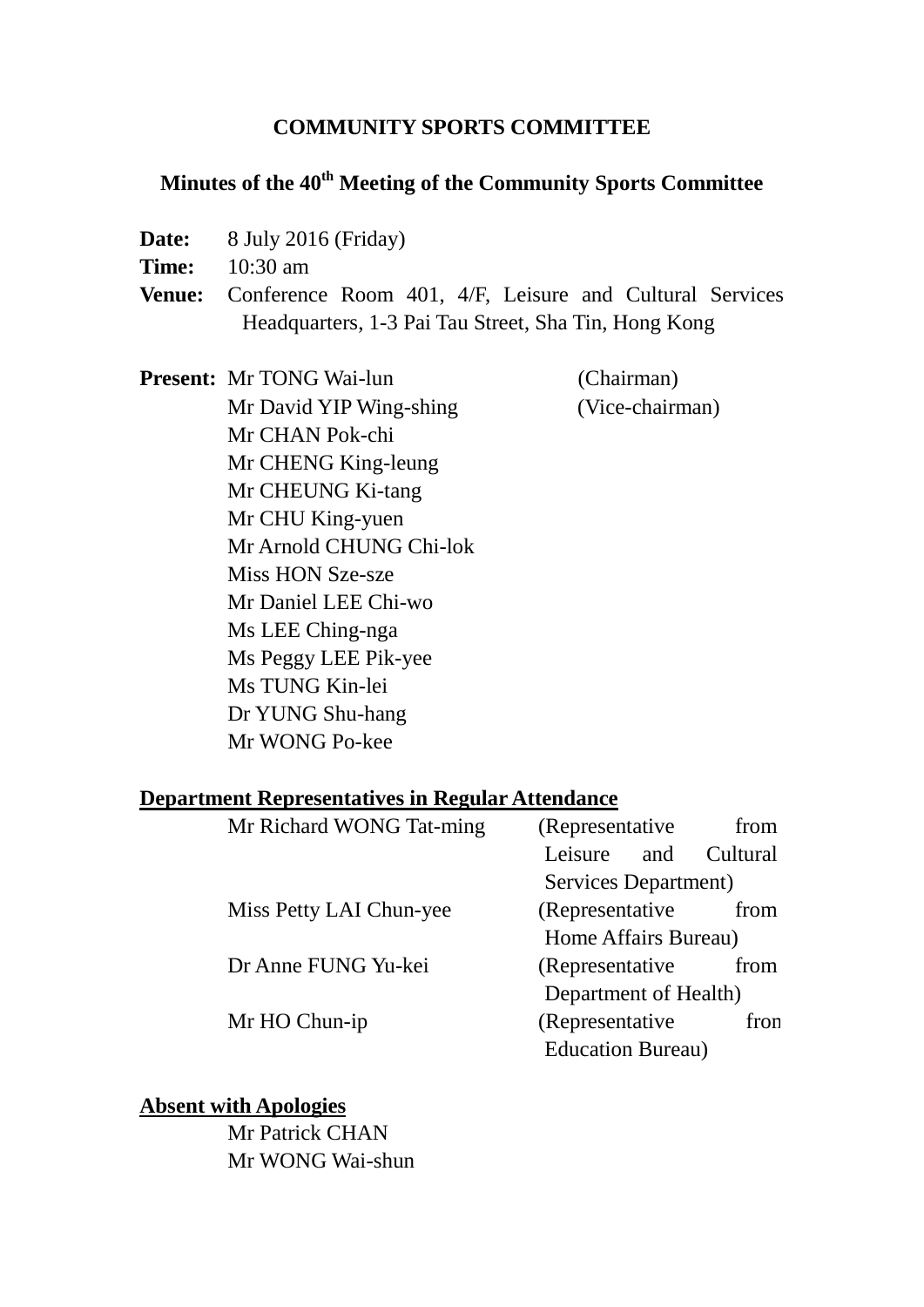| Ms WAI Hoi-ying           |                              |  |
|---------------------------|------------------------------|--|
| Mr Kenneth FOK Kai-kong   | (Representative from Sports) |  |
|                           | Federation & Olympic         |  |
|                           | Committee of Hong Kong)      |  |
|                           |                              |  |
| <b>In Attendance</b>      |                              |  |
| Ms Michelle LI Mei-sheung | (Leisure)<br>Cultural<br>and |  |
|                           | Services Department)         |  |
| Mr Raymond FAN Wai-ming   | (Leisure)<br>and<br>Cultural |  |
|                           | Services Department)         |  |
| Mr YEUNG Tak-keung        | (Home Affairs Bureau)        |  |
| Ms Linda LAW Lai-tan      | (Home Affairs Bureau)        |  |
| Mr Timothy CHAU Tin-lok   | (Home Affairs Bureau)        |  |
| Ms Joanne FU Lai-chun     | (Leisure)<br>and<br>Cultural |  |
|                           | Services Department)         |  |
| Mr SIU Yao-kwong          | (Leisure)<br>and<br>Cultural |  |
|                           | Services Department)         |  |
|                           |                              |  |
| <b>Secretary</b>          |                              |  |

#### **Secretary**

Ms Winnie LEE Fung-ming (Leisure and Cultural

Services Department)

### **Opening Remarks**

1.1 The Chairman welcomed all Members and representatives of various government departments to the meeting. He welcomed Mr YEUNG Tak-keung, Commissioner for Sports, who attended the meeting for the first time, and Ms Linda LAW, Principal Assistant Secretary (Recreation & Sport)2, who would join the discussion of item 3 on the agenda on the Progress of Kai Tak Sports Park (Sports Park) and Public Engagement Exercise. He also welcomed Mr Timothy CHAU, Assistant Secretary (Recreation & Sport)2 and Mr WONG Po-kee, representative from Sports Federation & Olympic Committee of Hong Kong who stood in for Mr Kenneth FOK while he was out of town. Mr SIU Yao-kwong of the Leisure and Cultural Services Department (LCSD) was also welcomed for attending the meeting for the first time.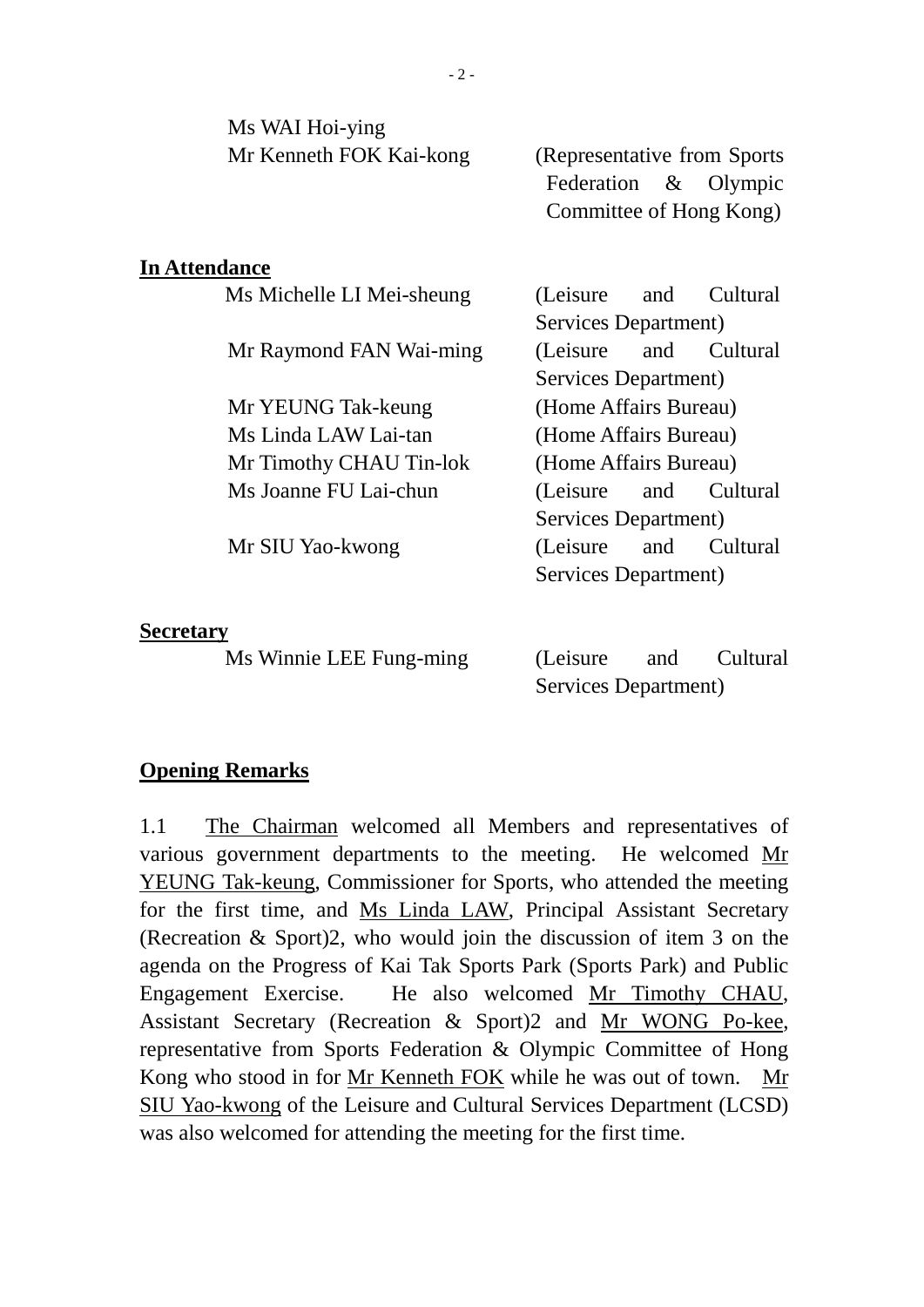1.2 Ms Michelle LI, Director of the LCSD extended her warmest congratulations to the Chairman Mr TONG Wai-lun for receiving the Bronze Bauhinia Star in 2016 in recognition of his long time contribution to the sports sector and the promotion of community sports, badminton in particular. It was hoped that Hong Kong athletes would achieve remarkable results in Badminton at the Olympic Games. She also took the opportunity to congratulate Mr Kenneth FOK in absentia on his appointment as Justice of the Peace. It was hoped that Mr Fok would continue to contribute to sports, youth matters, and community development in Hong Kong. Ms Li also congratulated Mr WONG Po-kee on being awarded the Medal of Honour in recognition of his dedication in promoting Judo in Hong Kong. There were quite a number of awardees from the sports sector. For instance, Mr PUI Kwan-kay was awarded Silver Bauhinia Star. Both Mr YUE Kwok-leung, Tony and football coach Miss CHAN Yuen-ting received their Bronze Bauhinia Star, while athlete Miss AU Hoi-shun, Stephanie was awarded Chief Executive's Commendation for Community Service. It was hoped that the sports sector would continue to flourish.

1.3 The Chairman thanked the Director for her congratulations and responded that the sports sector would keep up with its work. On behalf of the CSC, he also congratulated Mr Kenneth FOK on his appointment as Justice of the Peace and Mr WONG Po-kee on receiving the Medal of Honour.

## **Item 1: Confirmation of the Minutes of Last Meeting of the CSC**

2.1 The draft minutes of the 39th meeting had been emailed to Members for comment on 20 May 2016 by the Secretariat. No proposals for amendments had been received so far and the minutes of meeting were emailed to Members on 30 June for information. Since no further amendment was proposed at the meeting, the Chairman announced that the minutes of the 39th meeting were endorsed.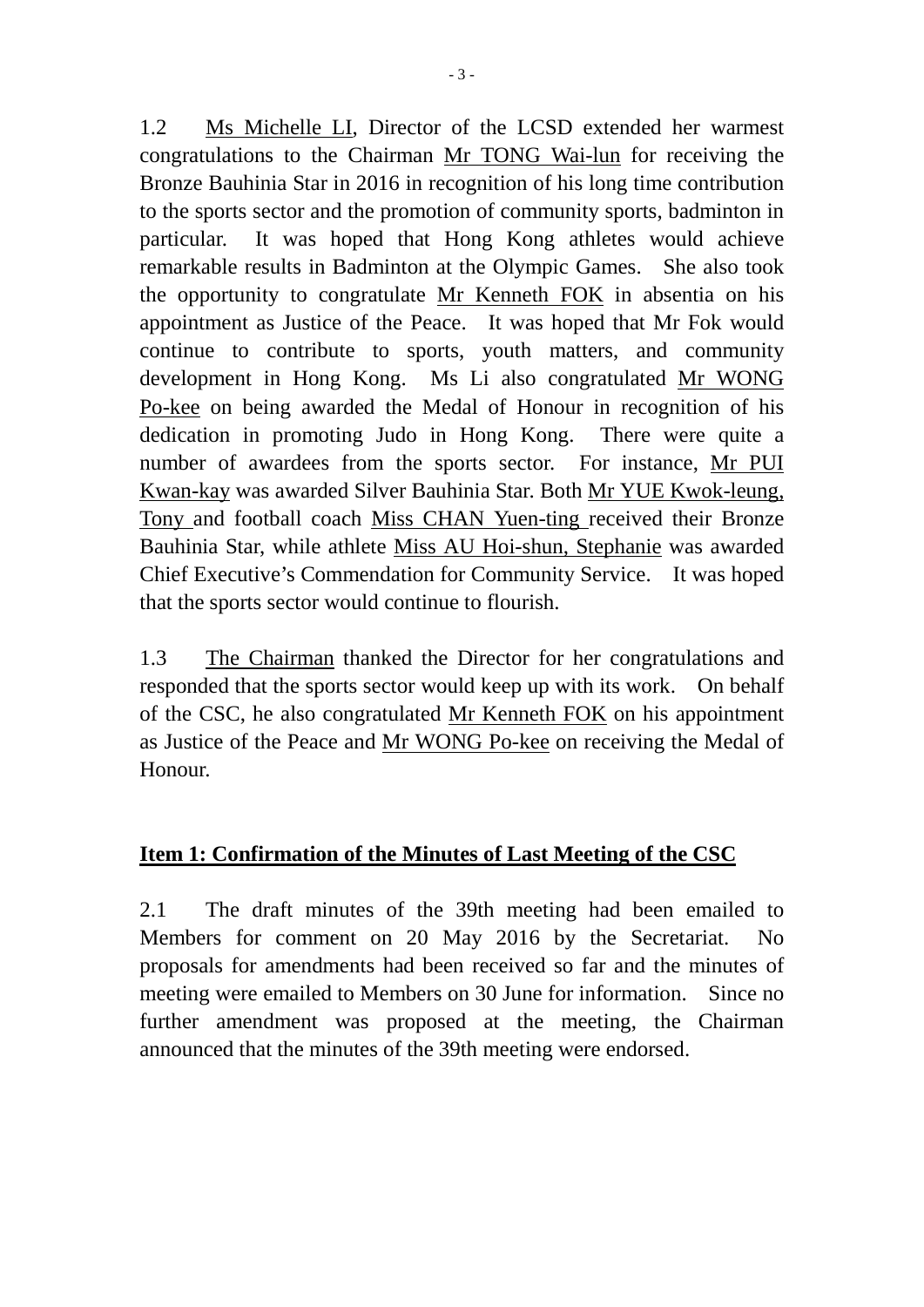### **Item 2: Matters Arising**

3.1 The Chairman reported that there were no matters arising and would like to move on to the discussion of item 3 of the agenda on the Progress of Kai Tak Sports Park and Public Engagement Exercise (CSC Paper 03/16).

# **Item 3: Progress of Kai Tak Sports Park and Public Engagement Exercise (CSC Paper 03/16)**

4.1 The Chairman invited Ms Linda LAW of the Home Affairs Bureau (HAB) to present CSC Paper 03/16 with PowerPoint.

4.2 Ms Linda LAW presented CSC Paper 03/16. Members' views and HAB's responses were summarised as follows:

(After reporting on this item, the Chairman invited Members to take a group photo.)

(Mr WONG Po-kee and Mr CHU King-yuen left after taking photo.)

- (a) The Chairman opined that since last year's report by the HAB on the progress of the Sports Park, the project had developed a more detailed design and enhanced its facilities to meet the needs of different organisations and activities. He also said that the sports facilities in the Sports Park would provide venues for international sports events and major community activities. More world-class community sports facilities would be available to members of the public.
- (b) Mr HO Chun-ip of the Education Bureau said that it was delighting to note that the Sports Park could provide state-of-the-art sports facilities. He proposed that the HAB should consider providing sufficient parking spaces in the Sports Park, for coaches and goods vehicles in particular. Traffic flow outside the Sports Park should also be examined to avoid congestion or causing nuisance to the public during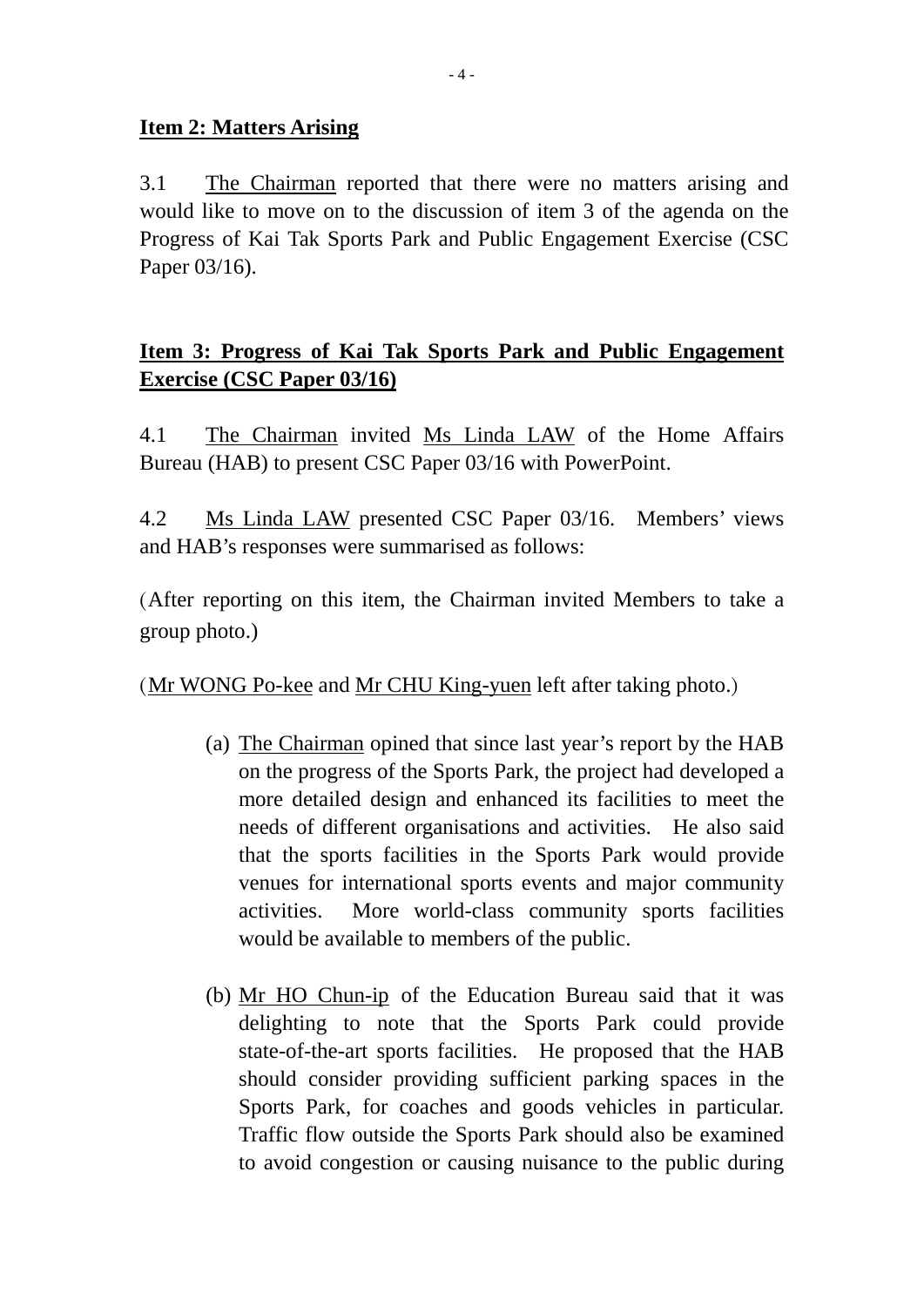major events. Mr HO Chun-ip also hoped that Members could support the proposal of setting up a permanent office for the Hong Kong Schools Sports Federation (HKSSF) in the Sports Park to facilitate liaison and communication between National Sports Associations (NSAs), and foster sports development in Hong Kong.

- (c) Mr CHENG King-leung thanked the HAB for accepting the views of the school sector expressed earlier on the development of the Sports Park and the Education Bureau for supporting the proposal to accommodate the HKSSF in the Sports Park. He remarked that the provision of a highly accessible venue would better cater the needs of schools across the territory and promote sports development among students. He added that with the support of the HAB and the LCSD, the number of student participants in sports competitions kept increasing despite the declining student population. The school sector therefore looked forward to the completion of the Sports Park.
- (d) Mr Arnold CHUNG thanked the HAB and the government for supporting the Sports Park project. He suggested that more office spaces should be provided for NSAs inside the Sports Park. Given that more and more people participated in sports events, NSAs required more staff to cope with the increasing workload. Since office space in Olympic House failed to meet the demand, it was hoped that the HAB would consider allocating some spaces in the Sports Park for NSAs which presently had limited office space. In terms of the design of the Sports Park, he suggested to provide distance markers (e.g. for 5 km, 10 km or 21 km) for athletes or long-distance runners for timekeeping. He also pointed out that the current main stadium and secondary arena met the requirement for major sports events. Consideration could be given to include an athletes' village in the development plan of the Sports Park to support our bid to host the Asian Games in the future.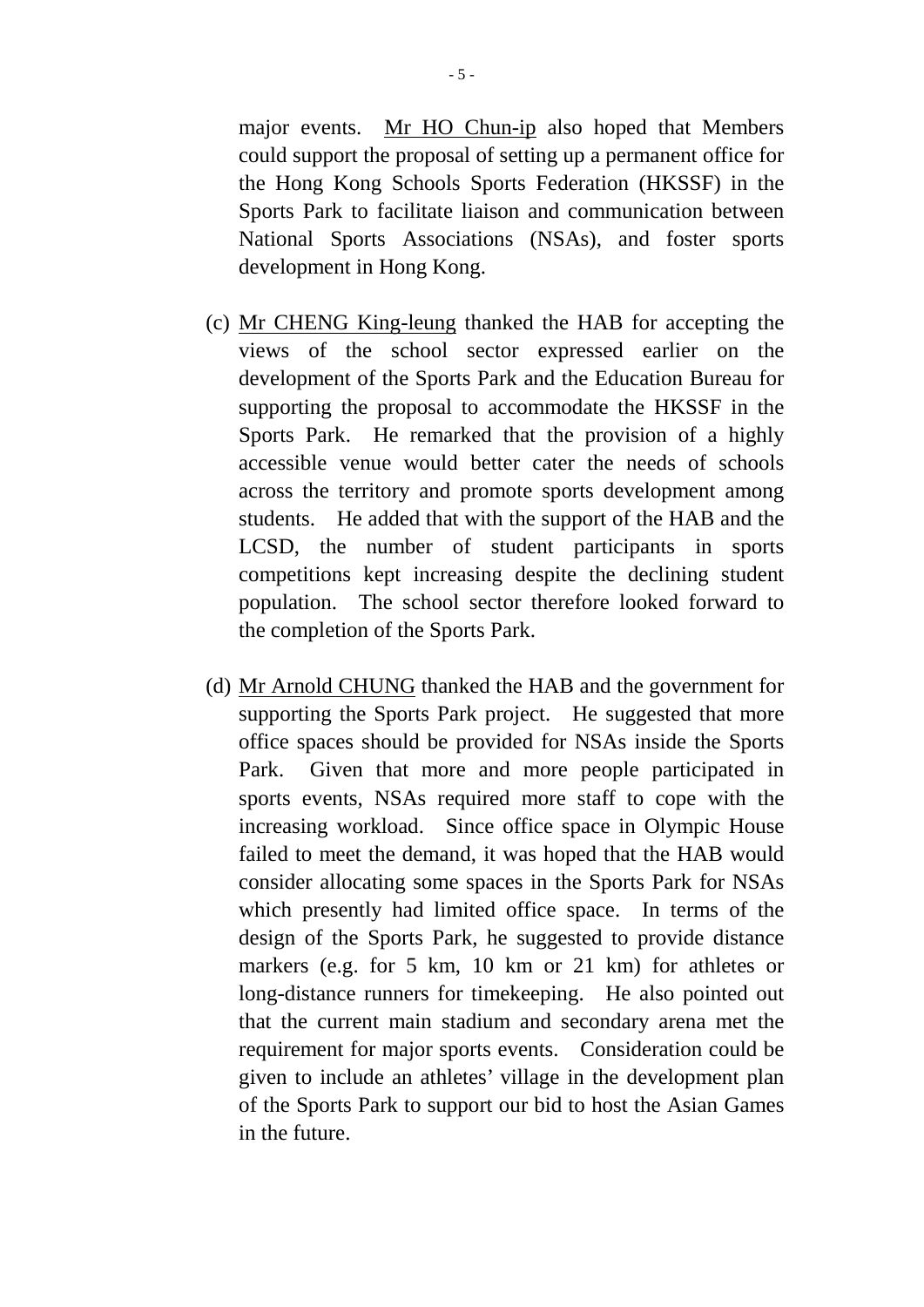- (e) Mr CHEUNG Ki-tang raised that Kwun Tong District Council was consulted by circulation on the development proposal of the Sports Park by the HAB and no objection was received. He believed that the proposal would receive full support from Legislative councillors if the HAB submitted the Paper for discussion. He also asked about the commencement and completion dates of the Sports Park project and hoped that relevant government departments could improve and enhance the ancillary transport facilities of the Sports Park. The HAB should handle the demand for parking spaces with due care. He opined that with the completion of the Shatin to Central Link in 2019, the Sports Park would draw in visitors arriving by railways as well as private cars, and generate a huge demand for parking spaces. More green landscape, lawns and trees should be included in the design to provide shade for the public. He further proposed that spaces should be earmarked for the development of the less popular sports as part of the facilities in the Sports Park. Lastly, Mr CHEUNG Ki-tang remarked that for a stadium for 50,000 spectators, it was undesirable to have only 4,000 people responding to the questionnaire survey. He suggested extending the consultation period and stepping up publicity efforts through TV and holding roving exhibitions at major shopping malls for greater participation.
- (f) Ms Peggy LEE enquired about the specific work plan and timetable after the consultation. She also raised that the HAB should rationalise the arrangement for staging international events at the Sports Park and Hong Kong Stadium to relieve the pressure on the Stadium and Wan Chai Sports Ground. She reflected that when major international events were held at the Stadium, the traffic in Wan Chai was almost paralysed and nuisance was caused to residents in the vicinity. Hopefully the problem would be alleviated upon the completion of the Sports Park. The HAB could also invite comments from other district councils via the Secretariat on the development of the Sports Park.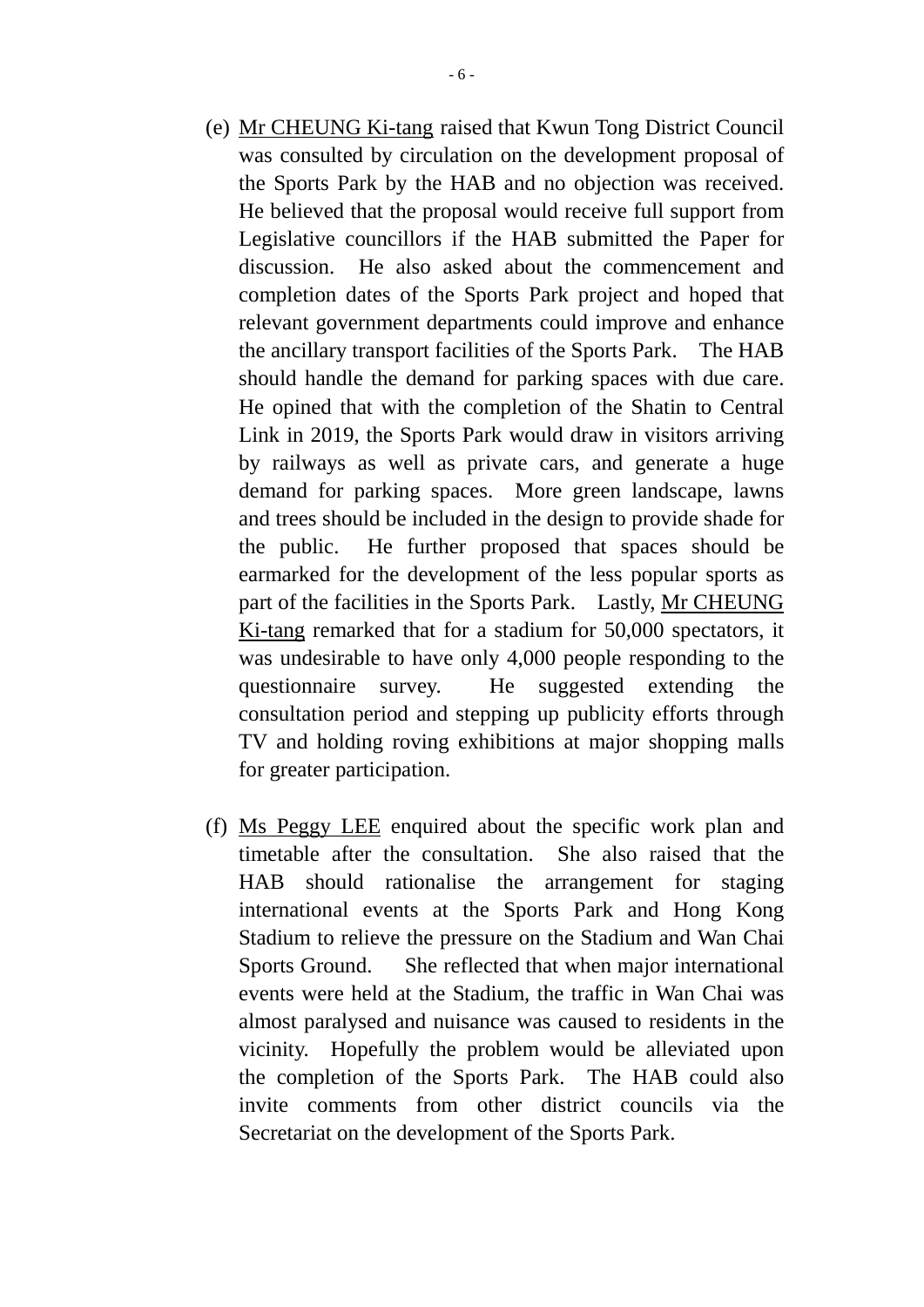- (g) Dr YUNG Shu-hang said that since the Sports Park would be developed according to international standards, the medical facilities therein should also meet the same standard to support international sports events. The HAB could consult the medical sector and relevant organisations on facilities such as first aid room, medical room for athletes and doping control room and incorporate their respective standards into the design.
- (h) Mr Daniel LEE pointed out that there would be fitness stations, jogging trails and cycling trails in the landscaped garden, and in particular the cycling trails would connect with the wider cycling network in the Kai Tak Development. He suggested that the jogging trails, cycling trails and pedestrian walkways should form a complete network and the HAB could consult the sports sector and the Hong Kong Cycling Association on the design to improve and fine-tune the arrangement of the facilities.
- (i) Ms LEE Ching-nga was pleased to note that the HAB had consulted the district sports associations on the issue. She said she would keep more people informed about the news on the Sports Park's public engagement exercise through Facebook, and post the questionnaire to her Facebook page for promotion. Apart from the provision of a conventional sports venue, creative activities could be included to encourage people to exercise more. She also proposed the inclusion of a fountain on the green for cooling effect.
- (j) With regard to the transport arrangement, Ms Linda LAW of the HAB responded that the car park was designed for the daily operation of the entire Sports Park. According to the present design, the car park would provide about 900 parking spaces (mainly for private cars) and 60 of them would be reserved for coaches and other operational vehicles. There would be sufficient loading and unloading spaces for goods vehicles and passenger pick-up/drop-off facilities on-street. She remarked that as a matter of fact, 700 parking spaces were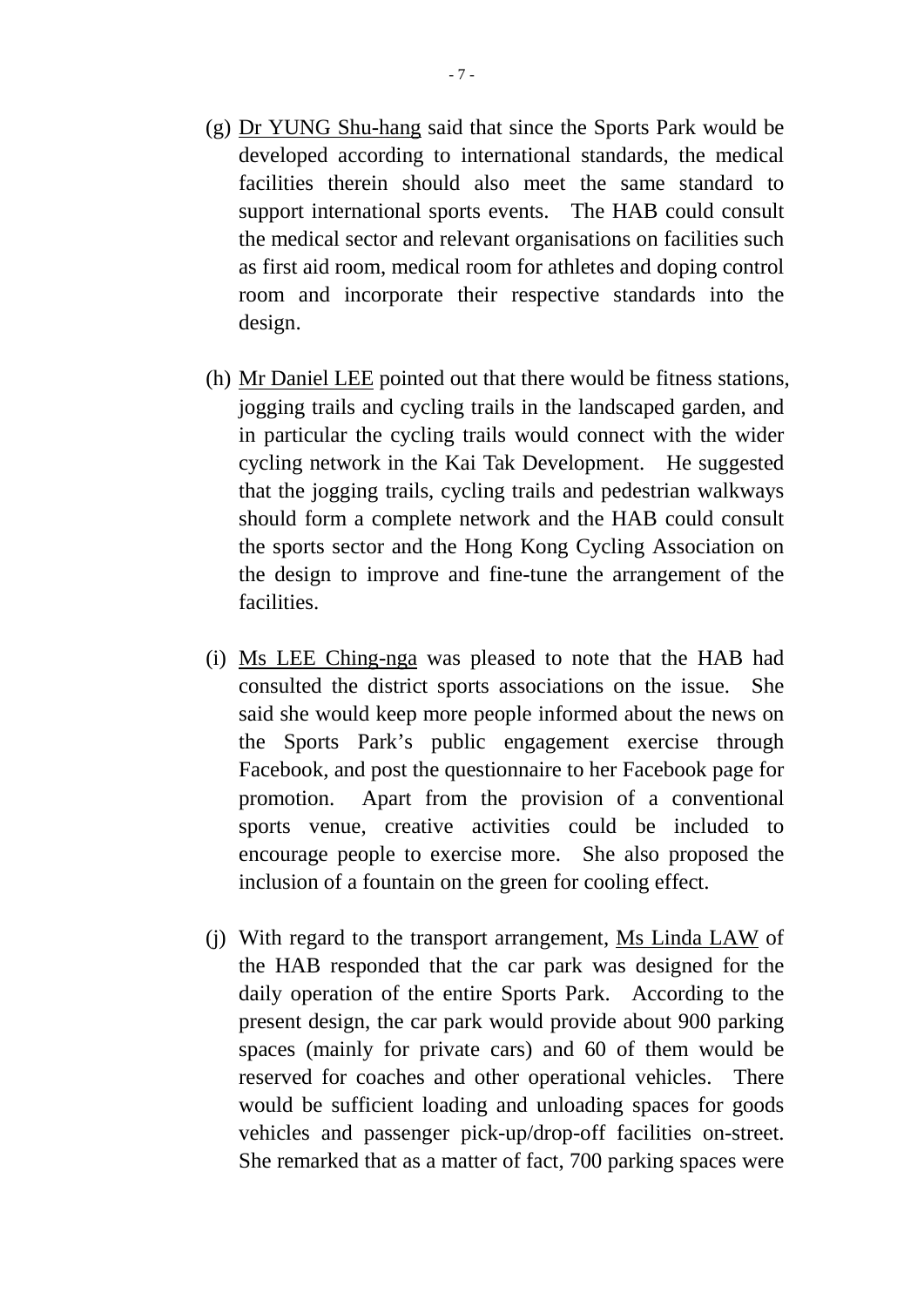provided mainly for the daily operation of the 50,000-seat stadium. Visitors to the Sports Park should make use of public transport instead. The HAB had completed its traffic impact assessment on major events already. Since the Kai Tak Sports Park would be of similar scale to the Hong Kong Stadium, the HAB would liaise closely with the LCSD on holding international events such as the Hong Kong Sevens at the Sports Park upon its completion instead of the Hong Kong Stadium and review the positioning of the Stadium in due course. As regards the timeframe for the development of the Sports Park, Ms Linda LAW hoped that subject to the funding approval of the Finance Committee of the Legislative Council in 2017, works would commence in 2018 and be expected to complete in four years and a half. Besides, she was pleased to note from Mr CHEUNG Ki-tang that Kwun Tong District Council, after being consulted by circulation due to tight schedule, fully supported the development of the Sports Park. She said that views were being collected from sports associations and the school sector, and advice would be sought from professional bodies on the facilities required for the cycling trails and medical services. She also made it clear that new suggestions on activities were always welcomed to enhance the design of the Sports Park and promote recreation and sports activities. Connection between the Sports Park and the jogging facilities in neighbouring parks would be examined and further considered during the design stage later on.

(k) Mr YEUNG Tak-keung of the HAB said that in order to increase the return rate of questionnaires before the end of the public engagement exercise, various channels including radio and television interviews would be used to publicise the Sports Park. It was noted that during the previous weeks, the number of questionnaires completed online exceeded those returned during roving exhibitions. In addition to exploring other means to solicit public views, the HAB had emailed different sports associations and relevant committees including the CSC in early July to seek their support in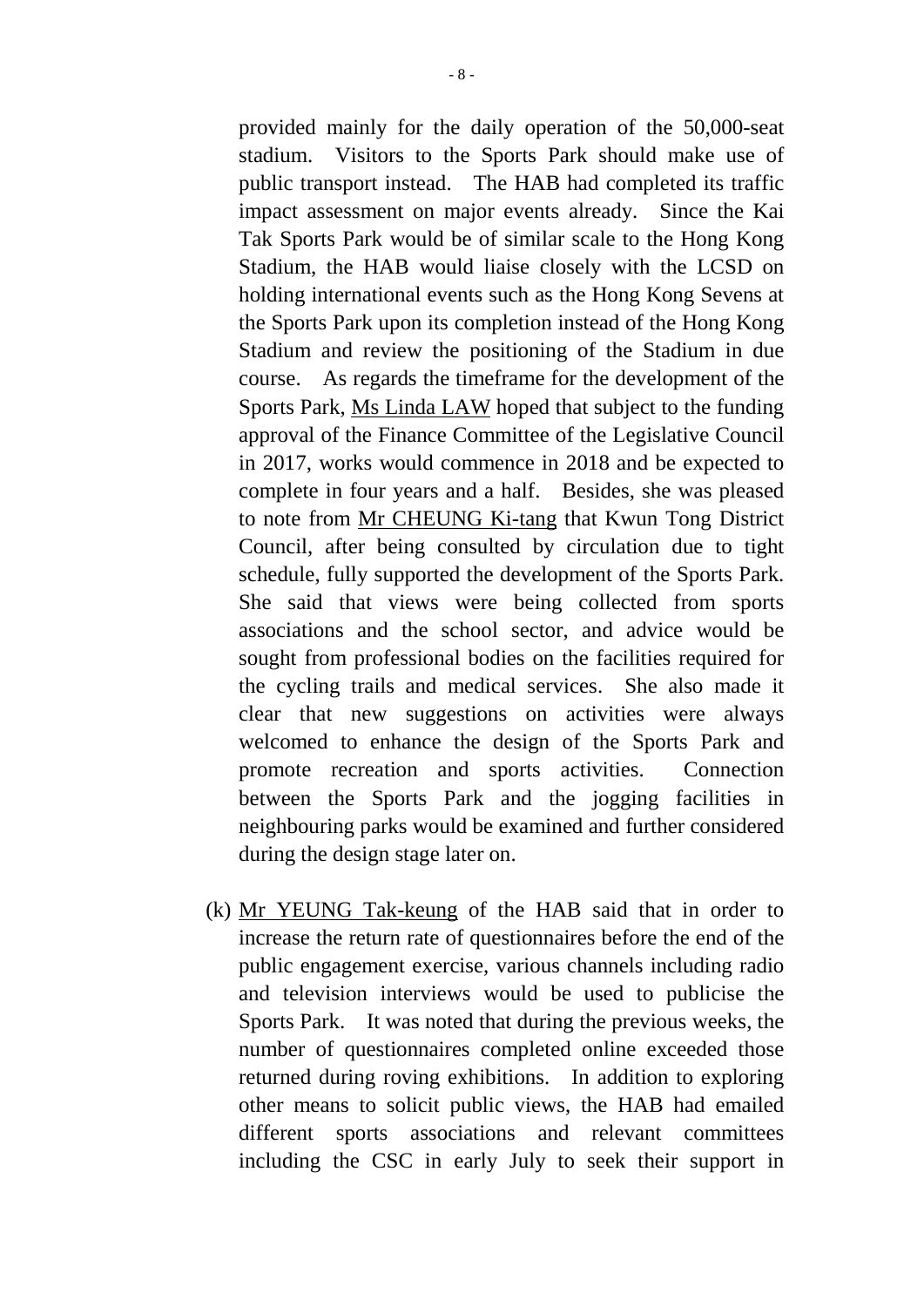expressing views on the Sports Park and disseminating the message. He hoped that all Members present today could also make use of their networks via district councils, district organisations and schools, etc., to appeal to people who cared about sports to voice their opinions for the development of the Sports Park.

# **Item 4: Report of the 6th Hong Kong Games Organising Committee (CSC Paper 04/16)**

5.1 The Chairman advised that the 6th Hong Kong Games (HKG) would be held from 23 April to 28 May 2017. Its Organising Committee (OC) and Standing Committee (SC) were formed in May and June respectively to take forward the co-ordination and organisation. The Chairman and the Vice Chairman of this Committee, i.e. he himself and Mr David YIP Wing-shing, were the Chairman and Vice Chairman of both the OC and SC and valuable views were expressed at the meetings. The Chairman invited Ms Joanne FU of the LCSD to present CSC Paper 04/16 to update Members on the progress of the 6th HKG.

5.2 Ms Joanne FU presented CSC Paper 04/16 by PowerPoint.

5.3 The Chairman remarked that the HKG was a major sports event held every two years and appealed to Members for their continued support and participation.

## **Item 5: Any Other Business**

## **(i) Student Sports Activities Co-ordinating Sub-committee**

6.1 The Chairman explained that the Student Sports Activities Co-ordinating Sub-committee (SSACS) was set up under the CSC to promote sports in schools. The membership of the SSCAS comprised Members of the CSC, representatives from school councils and also relevant government departments. With the departure of Mrs Stella LAU from the CSC and SSCAS in 2016, the position of Convenor of the SSACS was left vacant. The Chairman proposed Mr CHU King-yuen, the Vice Convenor, to fill her vacancy in accordance with the established practice. As Mr CHU King-yuen had been a school principal for years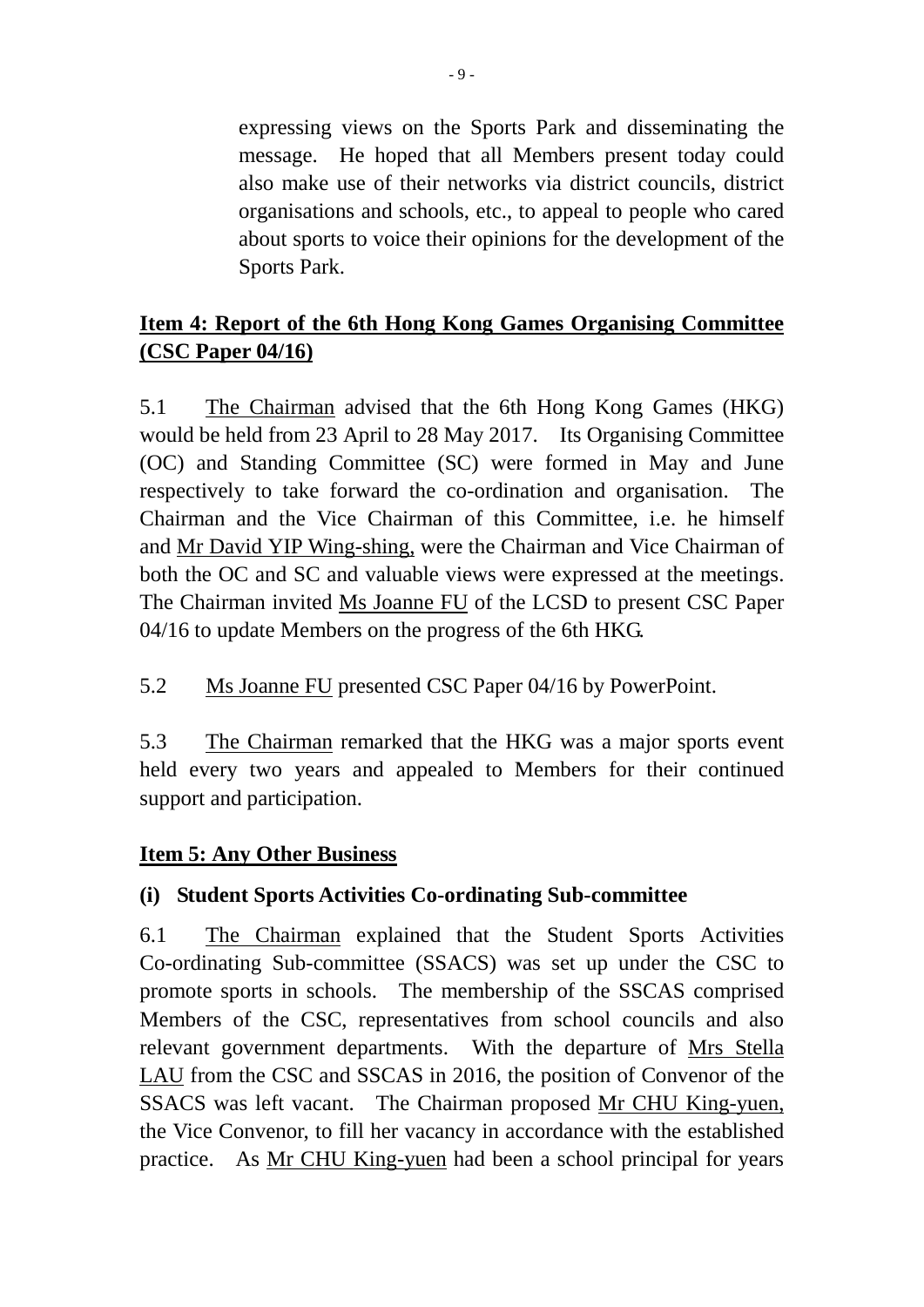with considerable experience in sports promotion at school, the Chairman believed that the SSACS would continue to foster the development of sports in schools under his leadership. Though Mr CHU King-yuen just left the meeting, the Secretariat had already obtained his consent prior to the meeting. In this connection, the Chairman announced that Mr CHU King-yuen would take over as the Convenor of the SSACS.

6.2 Separately, the Chairman welcomed new members Mr CHENG King-leung, Mr CHEUNG Ki-tang and Mr WONG Wai-shun who accepted the invitation from the Secretariat to join the SSACS and advise on the development of sports at school.

## **(ii) Hong Kong and Shanghai Summer Sports Camp for Youth 2016**

7.1 Mr SIU Yau-kwong of the LCSD reported that the Hong Kong and Shanghai Summer Sports Camp for Youth was an initiative under the Sports Exchange and Cooperation Programme Agreement signed between the HAB of the Government of the Hong Kong Special Administrative Region and the Shanghai Administration of Sports in 2004. The programme aimed at promoting sports exchange between the youth of the two cities through summer camp activities. Since 2005, Shanghai and Hong Kong had taken turns to host the event. Last year the Camp was held in Hong Kong between 20 and 24 July, and this year it would be held from 18 to 22 July in Shanghai. Mr CHU King-yuen and Ms Peggy LEE would lead the Hong Kong Delegation to Shanghai as its Head and Deputy Head respectively. In early May, the LCSD was notified by the Shanghai Administration of Sports that the 2016 Camp would be held in Jin'an District (at Shanghai Yucai High School) instead of the initially planned Fengxian District. After negotiation with the Shanghai Administration of Sports, it was agreed that 40 young local athletes aged between 11 and 16, including players of basketball (14 boys), handball (14 girls) and tennis (12 boys and girls), would attend the programme. The exchange activities mainly included sports training, friendly matches and cultural exchange activities such as visits to the Shanghai Natural History Museum, Sculpture Park, Shanghai Museum, Confucius Temple in Jiading, Oriental Pearl Tower and Huangpu River. The LCSD, together with the three relevant sports associations, had already selected 40 young athletes to join the programme. Two coaches from each of these sports associations would assist during the Camp and the entire delegation would make up of a total of 51 persons. Pre-camp briefing